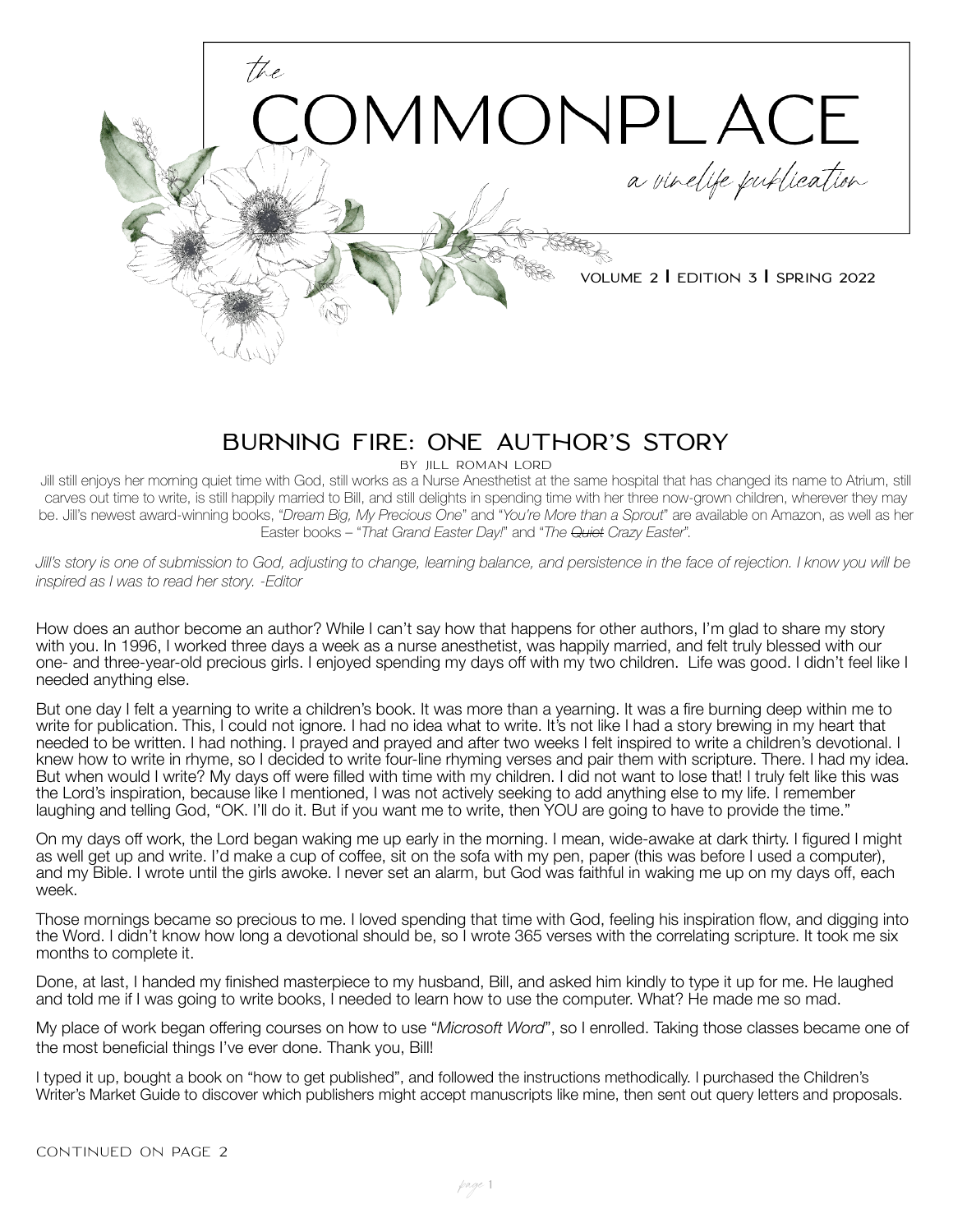That year, I received so many rejection letters. I'd cry, stomp my feet, then send out more letters. I got a positive nibble by the end of the year, requesting my full manuscript! Wahoo! A few months later I received a contract from that publisher and my first deadline!

By this time, I was nine months pregnant with my third baby and went into labor. I tweaked my project in my hospital bed, between contractions and wound up with a polished manuscript and a bouncing baby boy! My son Jamie's first outing was to the post office to deliver my finalized manuscript. This became my first book, which was published in 1999 by Honor Books, *Snuggles with God - Big Hugs for Little Hearts*.

After I completed this book, God stopped waking me up to write. It's as if he was saying, "Okay, Jill. You know what to do. Take it from here." I carve out time to write now, but He still freely gives His inspiration. He provides opportunities to grow my writing skills, speak with writer friends so we might encourage one another, obtain an agent to advance my writing, and gave me experiences in the writing world that I never would have imagined. God is faithful.

At the time of this writing, I've had 26 children's books published. I have another book due out in 2022, one more under contract, and the hope of several more to come.

I don't know if God places this same "burning fire" to write inside all other authors or not, but I'm so glad he placed it in me.

## **CHRISTIAN DISCUSSIONS WITH HUMANISM**

By CYNTHIA PATTERSON Cynthia is a wife and mother of three children. She enjoys serving the Church through SBkids, ABIDE, and the Meals ministry. She enjoys family time, baking, reading, writing, and walking her crazy dog, Boomer.

*In the past, Cynthia has written beautiful poems that we have been honored to publish. This one is different from her usual subject matter but serves as an effective and critic apologetic, the first we've seen in poetic form. As a guide, the bold print is the humanist "voice," and the italic responses belong to the christian. Thank you, Cynthia - Editor*

#### Do you realize you are ignorant to think the Bible is God's Word?

#### For to claim it is inerrant is to the modern man absurd.

*Friend, my trust is not in my own mind to lay your concerns to rest,*

*But the truth of God's enduring Word will put your motives to the test.*

*Calvin said that to itself the Word attests it should be trusted.*

#### Can you prove that love is beautiful or that hate leaves you disgusted?

OK, but you cling to superstitions that have ceased to be a virtue.

Why not fill the longings of the heart with what it craves; it will not hurt you?

And if God is love then he would tell you to fill your time with pleasure,

#### For who wants to serve a god whose wrath would take away life's treasures?

*My friend, if you fill your life with pleasure and seize whatever you are yearning*

*Could it ever curb your hunger? Can the mind reach its fill of learning?*

*Do you not know your deeds rebel against the Lord Almighty?*

*The sun recalls the pagans as they worshiped Aphrodite.*

Don't you know this God you fear is someone that you cannot touch?

And if he doesn't save a suffering child, his power can't amount to much.

If Christians love their brothers so, explain the "holy" wars of old.

The Inquisition burned the heretics, the Crusades left kindness cold.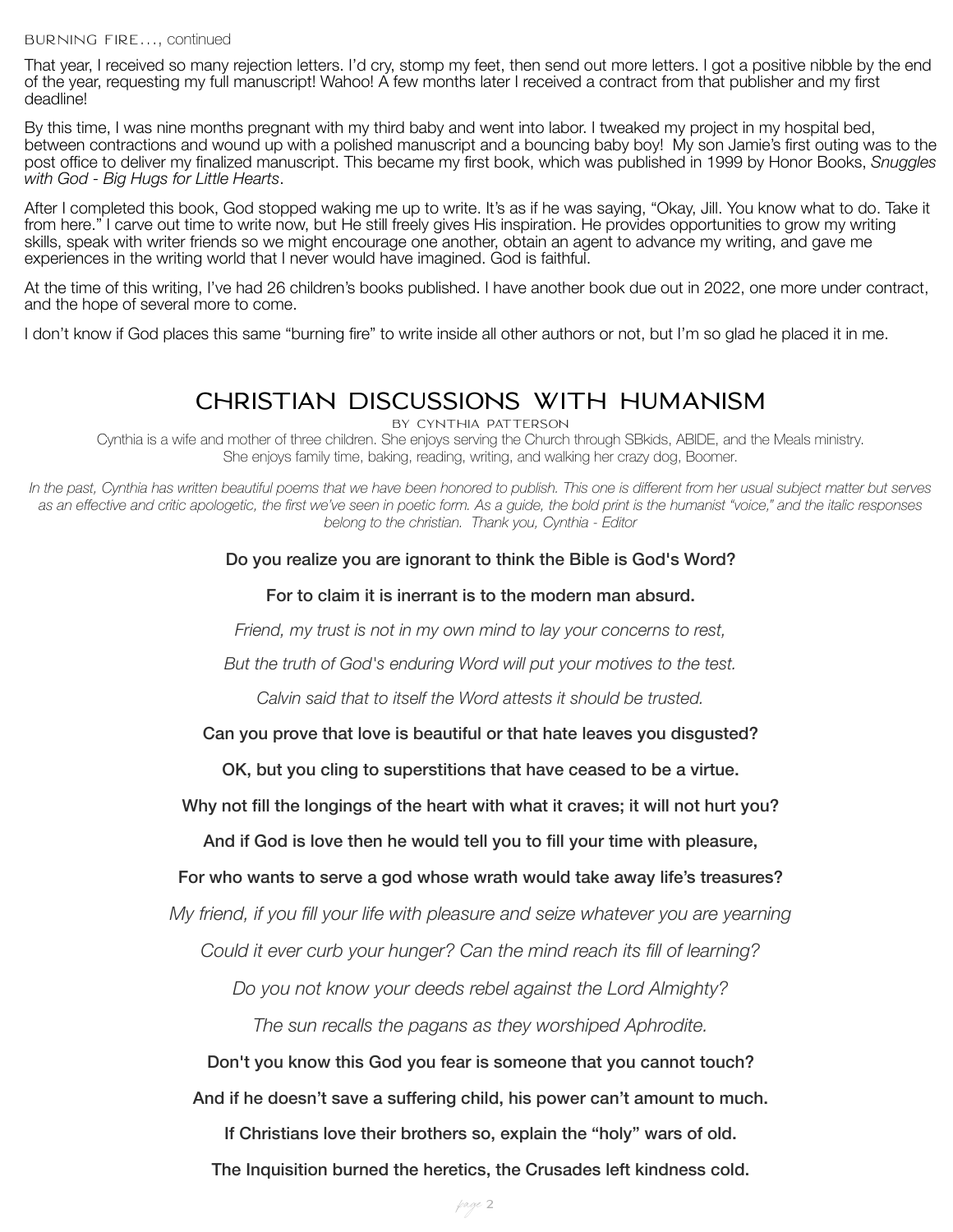*You're right, I see Him dimly now, but one day will see His face Sin's curse would leave man hopeless were it not for common grace.*

*As for the great wars of the past where the Saints fell in their transgression,*

*This proves man's heart is evil and must bring to Christ confession.*

Why then are you intolerant? You tell me that I live in sin.

Let's each just live the way we want, that way both of us will win.

Here is truth that you must face: your god lies in a grave

The Enlightenment has slain him; only the intellect can save.

*The sin you love has wages, and those wages lead to death.*

*How can I look away when both our lives are just a breath?*

*If the mind could save the heart of man, it would have happened long ago,*

*But history repeats the sins the soul cannot forego.*

*The dead can't call the living into depths of love and trust.*

*I know your prince has blinded you and that follow him you must,*

*But I will pray to the living God, the awesome great I AM*

*To gift you with His gift of faith in the sacrificial lamb.*

*You think that you are free, my friend, but to sin you are a slave.*

*I once was just as you are now, but my Redeemer is swift to save!* 

### STUDYING THE WORD WITH A SENSE OF JOY AND WORSHIP

The discussion in class was about miracles. It was our second session, and I had asked if we had miracles today as the first Christians did in Acts. We agreed that yes, there were miracles today. Then I asked for examples from the participants' personal lives. There were stories of miracles from every one of the participants.

Christi kicked us off, sharing about how food was miraculously multiplied at an evangelistic meeting in India some years ago. The planners had the food already prepared. However, they realized they had seriously underestimated the crowd— 500 people had come to hear the Word of God and enjoy a meal together. It was too late to buy more provisions. The leaders gathered the workers, including Christi and her husband, and stated the need: a miracle that would feed 500 souls when only food for 100 had been prepared. They prayed, asking God for the miracle they needed. And the result was that no one went away from the meeting hungry. And there was food left over! Hadn't we all read of this same sort of miracle in the Gospels? Wow!

The testimonies continued in class that day, and with each new one shared, there was a growing sense of awe and worship - perhaps the same sort of awe the disciples felt as God made provision for various needs in supernatural ways in the early pages of Acts.

It was a good reminder that "Jesus Christ is the same yesterday, today, and forever" (Hebrews 13:8). We can identify with the people of Christ in Acts, and worship him with the same fervor and excitement that the early Christians had, with one exception—we have the completed Word of God to help us see how he can affect the way we live our lives today.

While we were not one of those who stood by the empty tomb of Christ, it is no less a reality today than it was that first Easter Day. When we experience the awesome truth of Christ's life, death and resurrection, not as a thing of the past, but as part of the here and now, we can only surrender to a great sense of joy, and gratefully worship him to whom we owe all! - Editor